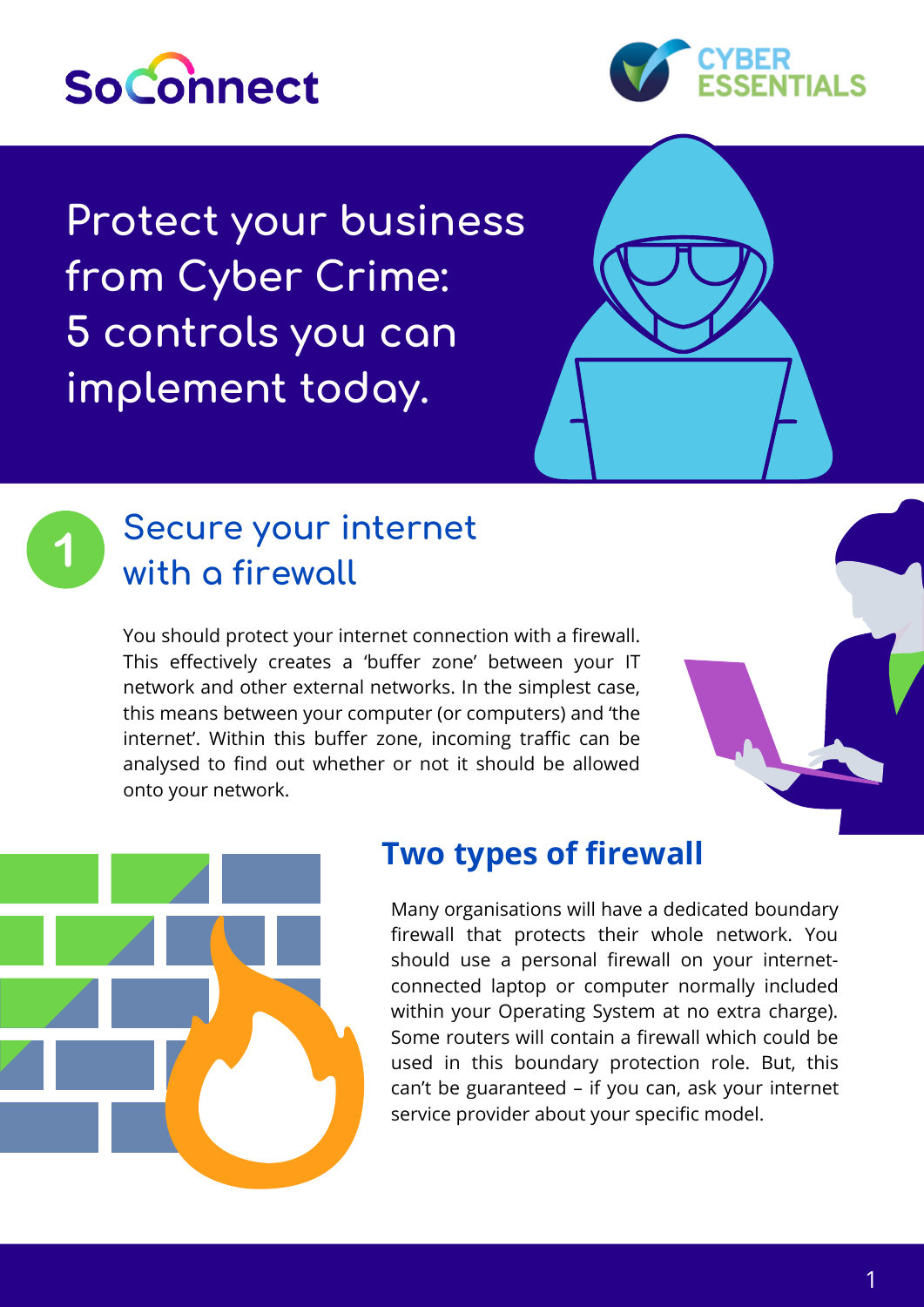



# **Secure your device and software settings**



Device and Software manufactures default configurations are commonly set to be as open and multifunctional as possible. This makes them easy to use when they are first adopted. However, these open configurations also make it easier for cyber criminals to gain unauthorised access to your data.

**Always check the settings** of your new devices and software and aim to make changes that increase your level of security. A good start is removing any functions, accounts or services that you don't need.

# **Passwords**

Your laptops, desktop computers, tablets and smartphones contain your data, but they also store the details of the online accounts that you access, so both your devices and your accounts should always be password-protected.

Passwords – when implemented correctly – are an easy and effective way to prevent unauthorised users accessing your devices. Make sure they are easy to remember and hard for somebody else to guess. The default passwords which come with new devices such as 'admin' and 'password' are the easiest of all for attackers to guess. So you must change all default passwords before devices are distributed and used. The use of PINs or touch-ID can also help secure your device.



### **Extra Security**

For 'important' accounts, such as banking and IT administration, you should use two-factor authentication, also known as 2FA.

A common and effective example of this involves a code sent to your smartphone which you must enter in addition to your password.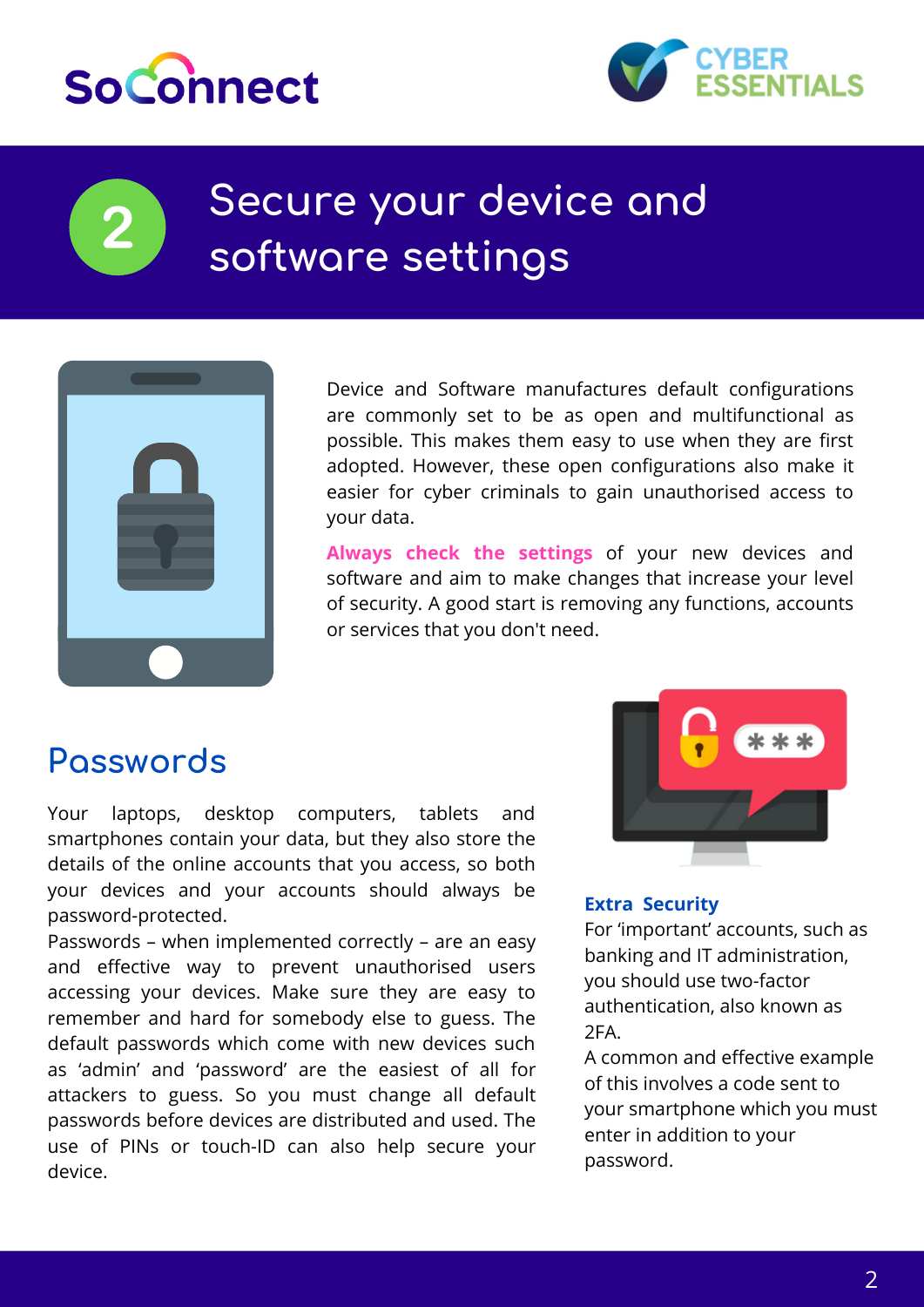# **So**Connect



# **Control who can access your data and services**

To minimise the potential damage that could be done if an account is misused or stolen, staff accounts should have just enough access to software, settings, online services and device connectivity functions for them to perform their role. Extra permissions should only be given to those who need them.



#### **Administrative accounts**

Check what privileges your accounts have – accounts with administrative privileges should only be used to perform administrative tasks. Standard accounts should be used for general work. By ensuring that your staff don't browse the web or check emails from an account with administrative privileges you cut down on the chance that an admin account will be compromised. This is important because an attacker with unauthorised access to an administrative account can be far more damaging than one accessing a standard user account.

### **Access to software**

Another simple and effective way to ensure your devices stay secure and malware-free is to only use software from official sources. The easiest way to do this is to only allow your users to install software from manufacturerapproved stores, which will be screening for malware. For mobile devices, this means sources such as Google Play or the Apple App Store.

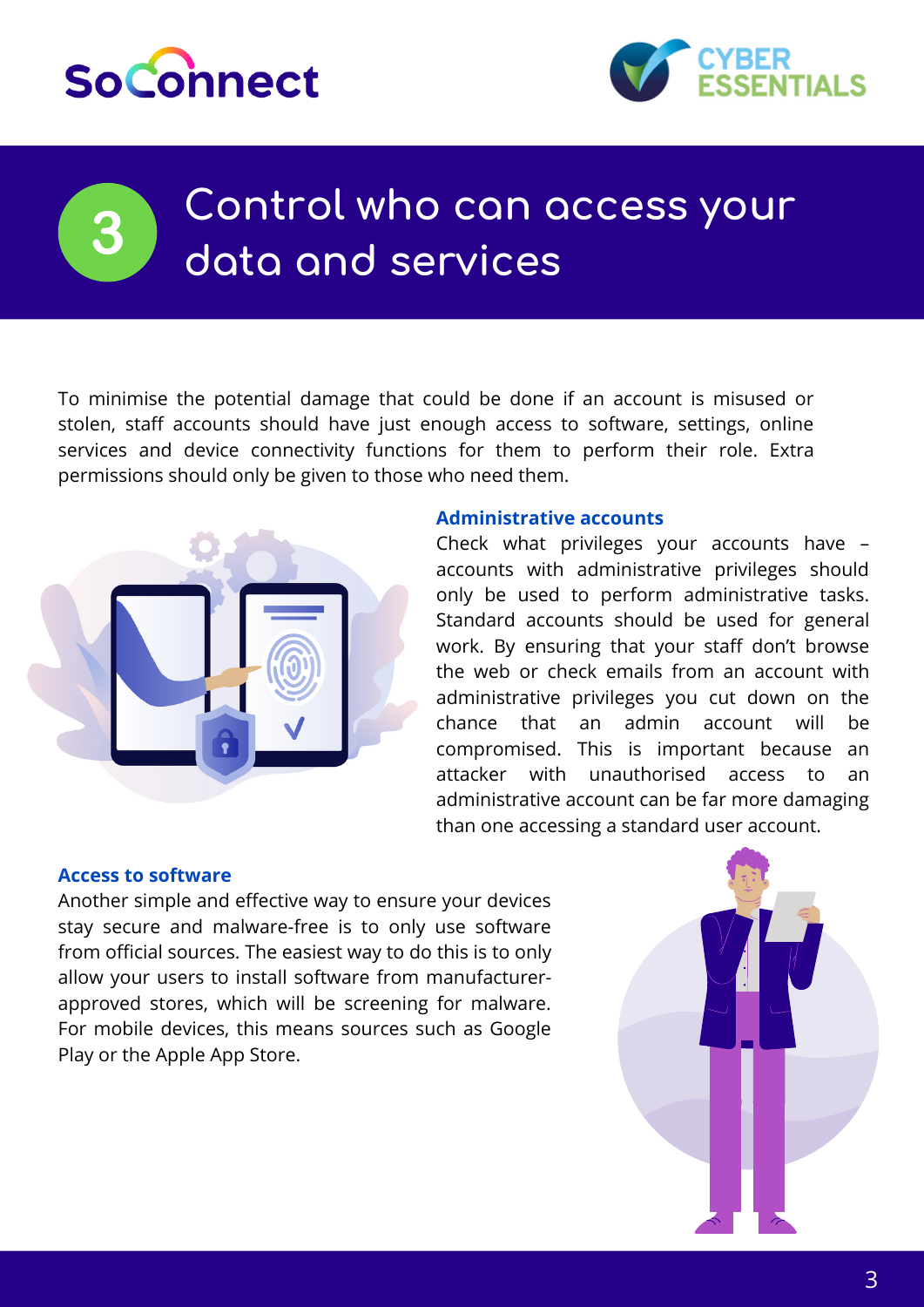



# **Get protected from viruses and malware**

Malware is short for 'malicious software'. One specific example is ransomware, which you may have heard mentioned in the news. This form of malware makes data or systems it has infected unusable – until the victim makes a payment. Viruses are another well-known form of malware. These programs are designed to infect legitimate software, passing unnoticed between machines, whenever they can.



### **Where does malware come from?**

There are various ways in which malware can find its way onto a computer. A user may open an infected email attachment, browse a malicious website, or use a removable storage drive, such as a USB memory stick, which is carrying malware.

### **How to defend against malware**

- **Anti-malware measures** are often included for free within popular operating systems, e.g. Windows Defender. These should be used on all computers and laptops. Smartphones and tablets should be kept up to date and password protected. Avoid connecting to unknown Wi-Fi networks to keep your devices free of malware too.
- 

**Whitelisting** can also be used to prevent users installing and running applications that may contain malware. An administrator creates a list of applications allowed on a device and any application not on this list will be blocked from running. Requiring little maintenance, this provides strong protection that works even if the malware is undetectable to anti-virus software.

**Sandboxing.** Try to use versions of applications that support sandboxing. Most modern web browsers implement some form of sandbox protection. A sandboxed application is run in an isolated environment with very restricted access to the rest of your devices and network. This means your files and other applications are kept out of reach, if possible.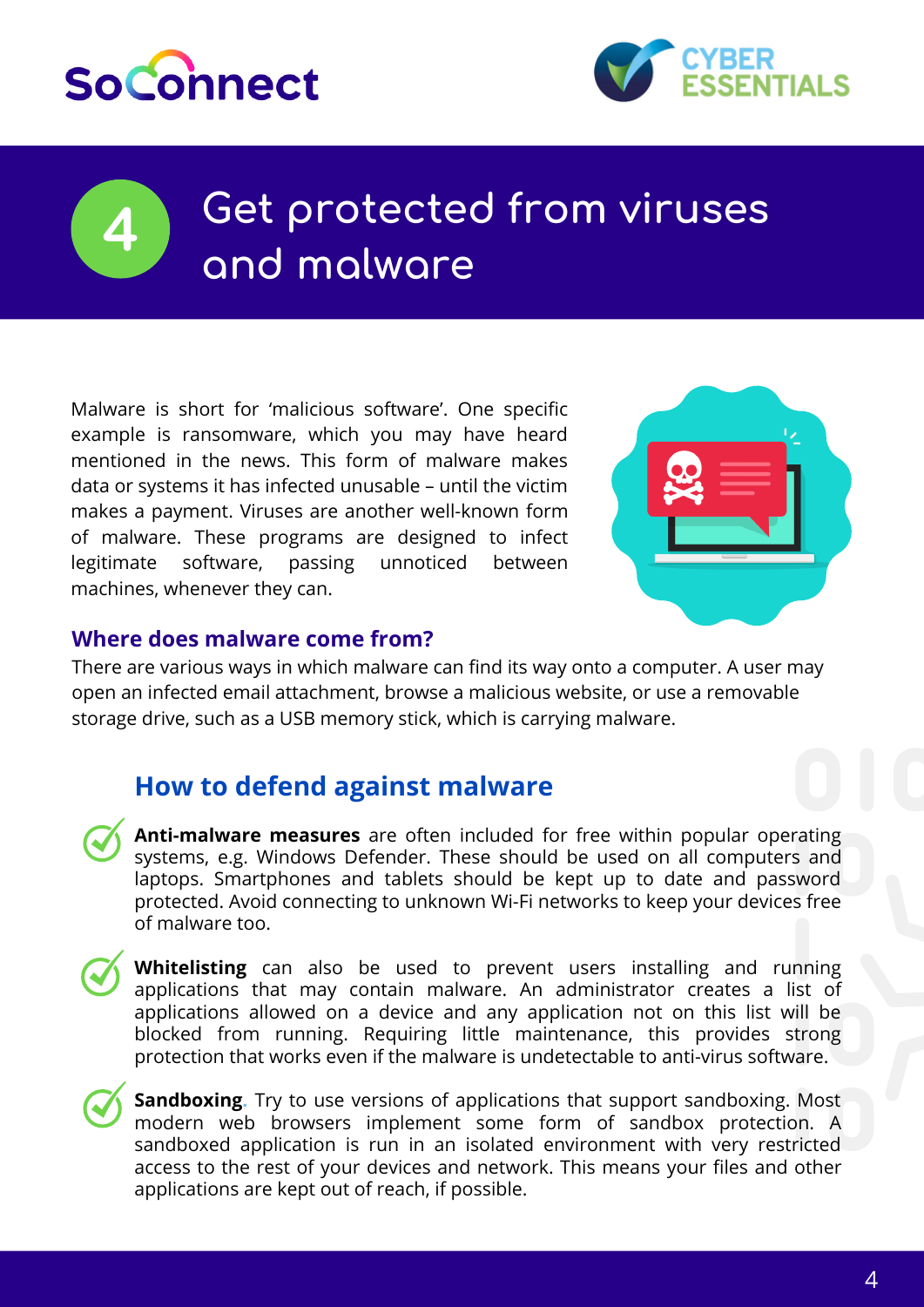



# **Make sure your devices and software are up to date**

No matter which phones, tablets, laptops or computers your firm is using, it's important that the manufacturer still supports the device with regular security updates and that you install those updates as soon as they are released.

This is true for both Operating Systems and installed apps or software. Happily, doing so is **quick, easy, and free.**



## **Also known as 'Patching'**

Manufacturers and developers release regular updates which not only add new features, but also fix any security vulnerabilities that have been discovered. Applying these updates (a process known as patching) is one of the most important things you can do to improve security.

Operating systems, programmes, phones and apps should all be set to 'automatically update' wherever this is an option. This way, you will be protected as soon as the update is released. However, all IT has a limited lifespan. When the manufacturer no longer supports your hardware or software and new updates cease to appear, you must replace it with a supported product if you wish to stay protected.

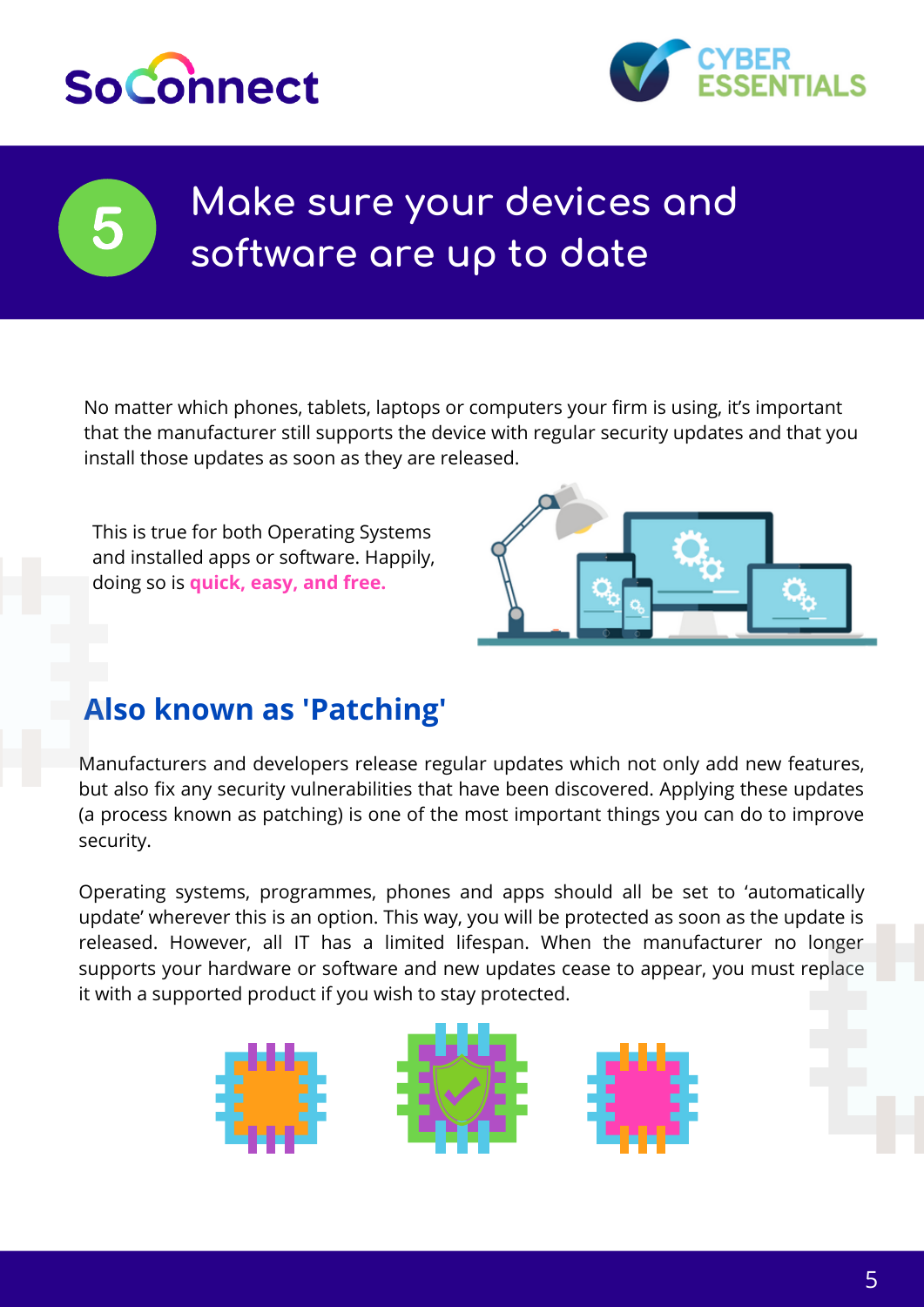



# **Cyber security checklist**

Once you have taken the time to investigate and put them in place, these five basic controls will put you and your company on the path to better cyber security. **Cyber Essentials Certification** should be your next target, and SoConnect can help you on your journey to this.

In the meantime, you can check how much progress you've already made by completing the handy checklists laid out below.

#### **1. Use a firewall to secure your internet connection**

 $\mathbf{I}$ 

Understand the difference between a personal and a boundary firewall

Locate the firewall which comes with your operating system and turn it on

Find out if your router has a boundary firewall function. Turn it on if it does.

#### **2. Choose the most secure settings for your devices and software**

| Know what 'configuration' means                        |
|--------------------------------------------------------|
| Find the Settings of your device and try to turn off a |
| function that you don't need.                          |

| Find the Settings of a piece of software you regularly |
|--------------------------------------------------------|
| use and try to turn off a function that you don't need |

Read the NCSC guidance on passwords

| Make sure you're still happy with your passwords |  |  |
|--------------------------------------------------|--|--|
|                                                  |  |  |

Read up about second factor authentication

### **3. Control who has access to your data and services**

| Read up on accounts and permissions                            | Know what 'patching' is                                                                        |
|----------------------------------------------------------------|------------------------------------------------------------------------------------------------|
| Understand the concept of 'least privilege'                    | $\Box$ Try to set the operating system on one of your devices to 'Automatic update'            |
| Show who has administrative privileges on<br>your machine      |                                                                                                |
| $\Box$ Know what counts as an administrative task              | $\Box$ Try to set the operating system on one of devices to 'Automatic update'                 |
| $\int$ Set up a minimal user account on one of your<br>devices | $\Box$ List all the software you have which is no<br>$\overline{\phantom{a}}$ longer supported |



### **4. Protect yourself from viruses and other malware**

|                                                 | Know what malware is and how it can get onto<br>your devices                     |  |  |  |
|-------------------------------------------------|----------------------------------------------------------------------------------|--|--|--|
|                                                 | Identify three ways to protect against malware                                   |  |  |  |
|                                                 | Read up about anti-virus applications                                            |  |  |  |
|                                                 | Install an anti-virus application on one of<br>your devices and test for viruses |  |  |  |
|                                                 | Research secure places to buy apps, such as<br>Google Play and Apple App Store   |  |  |  |
|                                                 | Understand what a 'sandbox' is                                                   |  |  |  |
| 5. Keep your devices and<br>software up to date |                                                                                  |  |  |  |
|                                                 | Know what 'natching' ic                                                          |  |  |  |

of your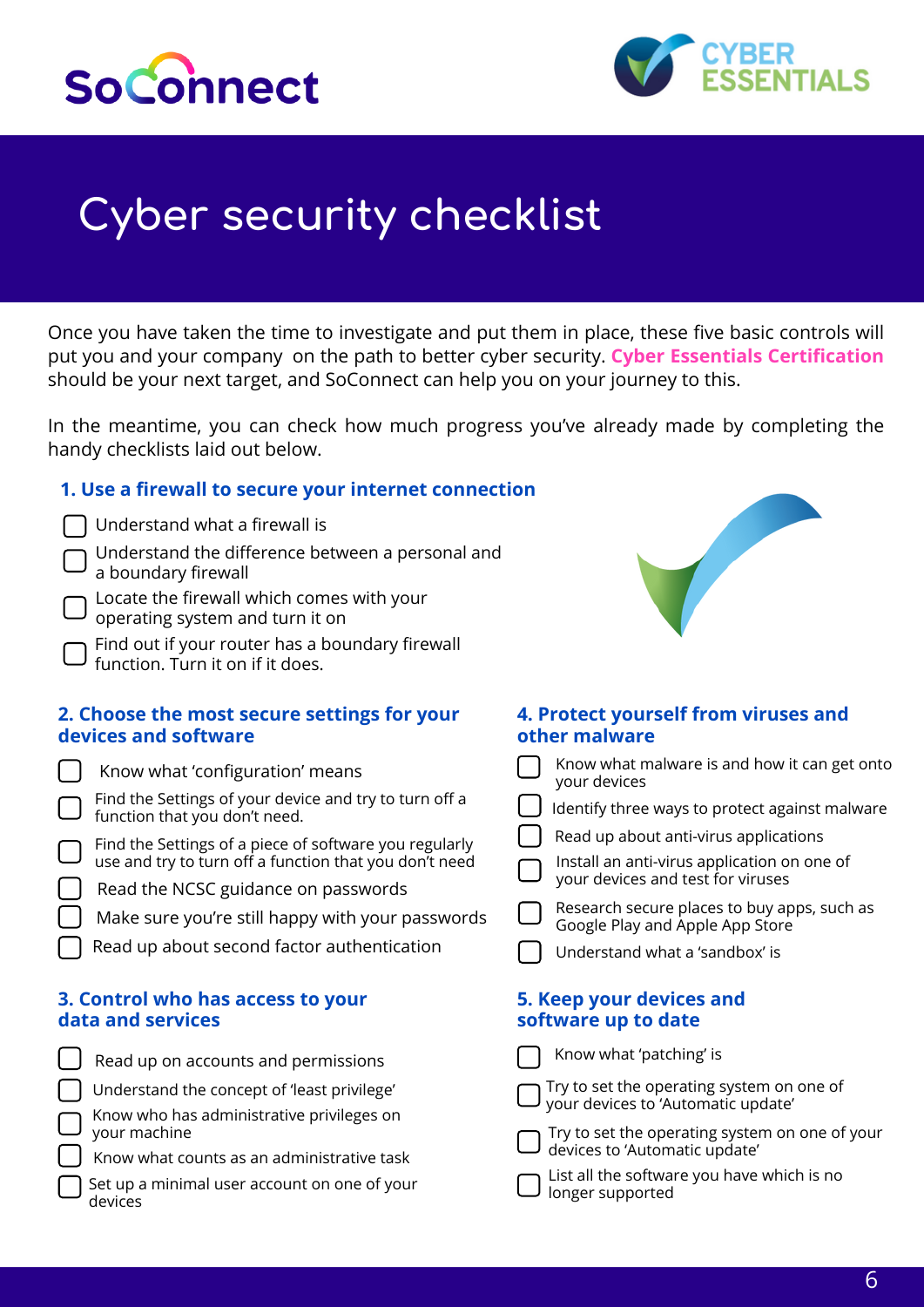



## **WHAT'S INCLUDED IN OUR CYBER SECURITY** PACKAGES? GETTING YOU ON YOUR WAY

**SoConnect provide a wide range of top of the line security products to ensure 100% compliance with Cyber Essentials.**

TO CYBER ESSENTIALS CERTIFICATION.

| tchGuard           | WatchGuard's firewalls integrate next generation firewall and<br>deep learning technologies to help you identify, block, and<br>respond to known and unknown threats such as malware,<br>ransomware, cryptojacking, and more.                                                    |
|--------------------|----------------------------------------------------------------------------------------------------------------------------------------------------------------------------------------------------------------------------------------------------------------------------------|
| <b>EEPER</b>       | Keeper is the top-rated personal and business password<br>manager for protection from password-related data<br>breaches and cyberthreats.                                                                                                                                        |
| Microsoft 365      | Microsoft 365 Secure delivers extra value by combining<br>productivity, security and backup solutions that work<br>seamlessly together. It gives you all the benefits of the cloud -<br>accessible anywhere, collaborative, flexible, scalable, secure<br>and always up-to-date. |
| <b>Bitdefender</b> | Bitdefender uses advanced Artificial Intelligence and other<br>revolutionary technologies to anticipate, detect, and instantly<br>block even the newest threats                                                                                                                  |
|                    | Guarantee ongoing compliance with Cyber Essentials using our<br>CyberSmart endpoints on all your employee's devices.<br>CyberSmart fast-tracks the discovery and remediation of issues,<br>protecting your firm from 99.3% of cyber attacks.                                     |